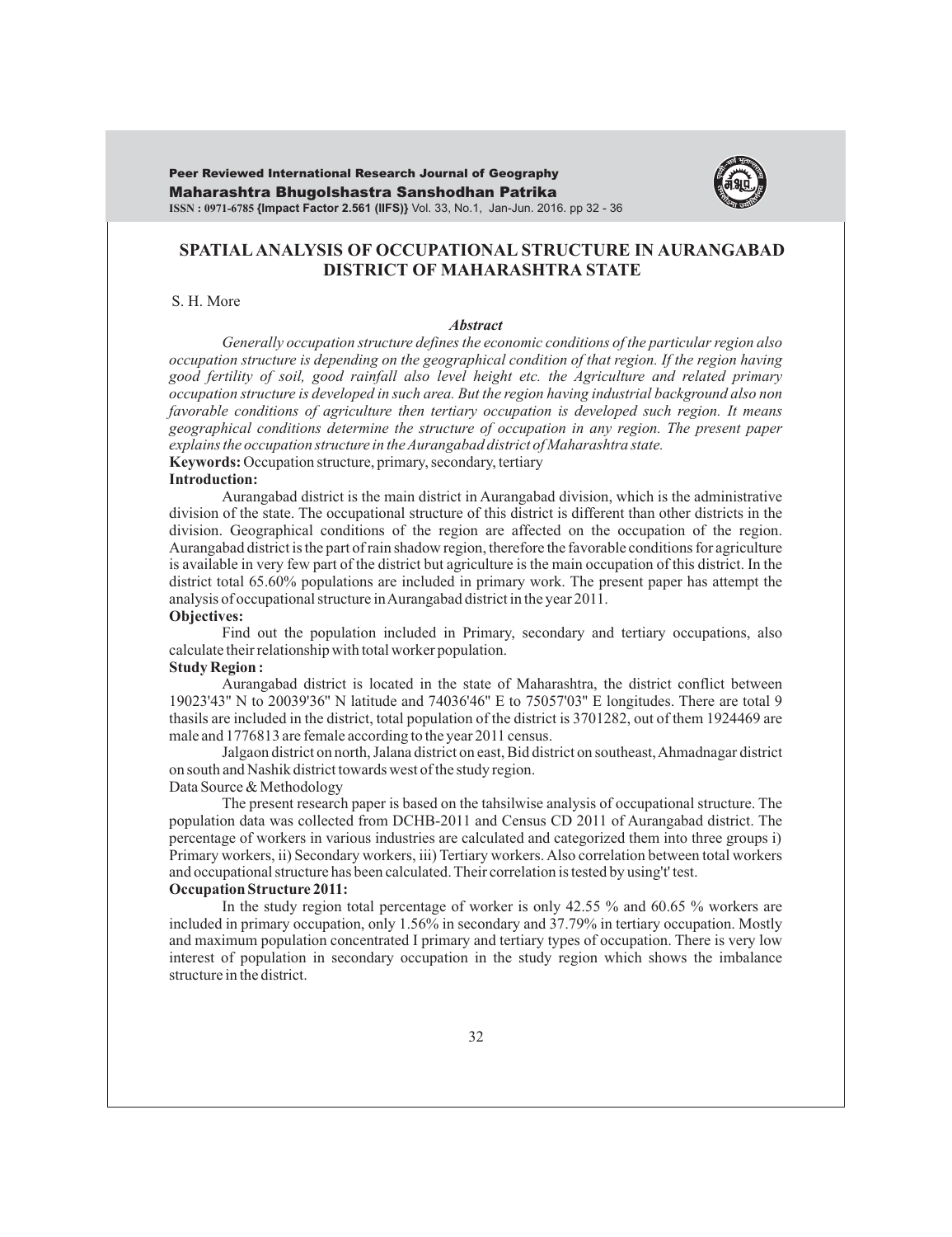#### S. H. More



## **Population in Primary Occupation:**

Soegaon tahsil in the district has highest percentage of population engaged in primary activities. Most of them included in agriculture and related work. Phulambri, Vaijapur, Kannad, Sillod and Khuladabad tahsils also having 80 to 90 % population included in primary occupation, All of these tahsil's main occupation is agriculture but there agriculture pattern is not developed. More than 90% agriculture production is directly depending on the monsoon rain; ground water level is very poor in this district. Therefore according to these tahsil's occupation it is not well developed. Though more than 80 % population included in primary activities but production and income is very poor.

Paithan and Gangapur tahsil have 70 to 78% population in primary occupation. Aurangabad tahsil in the district found lowest percentage of population in primary sector (21.10%). Due to non favorable conditions and irregularity of rainfall many population in this tahsil avoid agriculture work and therefore percentage of primary activity is very low in this tahsil.

# **Population in Secondary Occupation:**

The percentage of workers in secondary occupation is very very low in the entire district. Only Aurangabad tahsil recorded highest (2.20%) workers in secondary occupation compare to other tahsils in the district. Gangapur, Paithan, Khuldabad and Phulambri tahsils found 1 to 2% workers and other tahsils recorded below 1% workers in secondary sector out of their total workers.

Maximum workers included in secondary sectors working in small house hold industries and some are local vendors of fruits, vegetables etc. Secondary occupation is till not develop in the study region.

## **Population in Tertiary Occupation:**

Aurangabad tahsil has the highest percentage (76.70%) of workers in tertiary occupation, more than 75% workers of this tahsil included in tertiary sector. This tahsil is the main tahsil in the district; this tahsil is also for good industrial area. Many companies, projects, commercial sectors are available here also due to irregularity of rain many people do not preferred agriculture. They worked in small industries, private banks, companies etc. and therefore the maximum numbers of tertiary sector workers are available in this tahsil.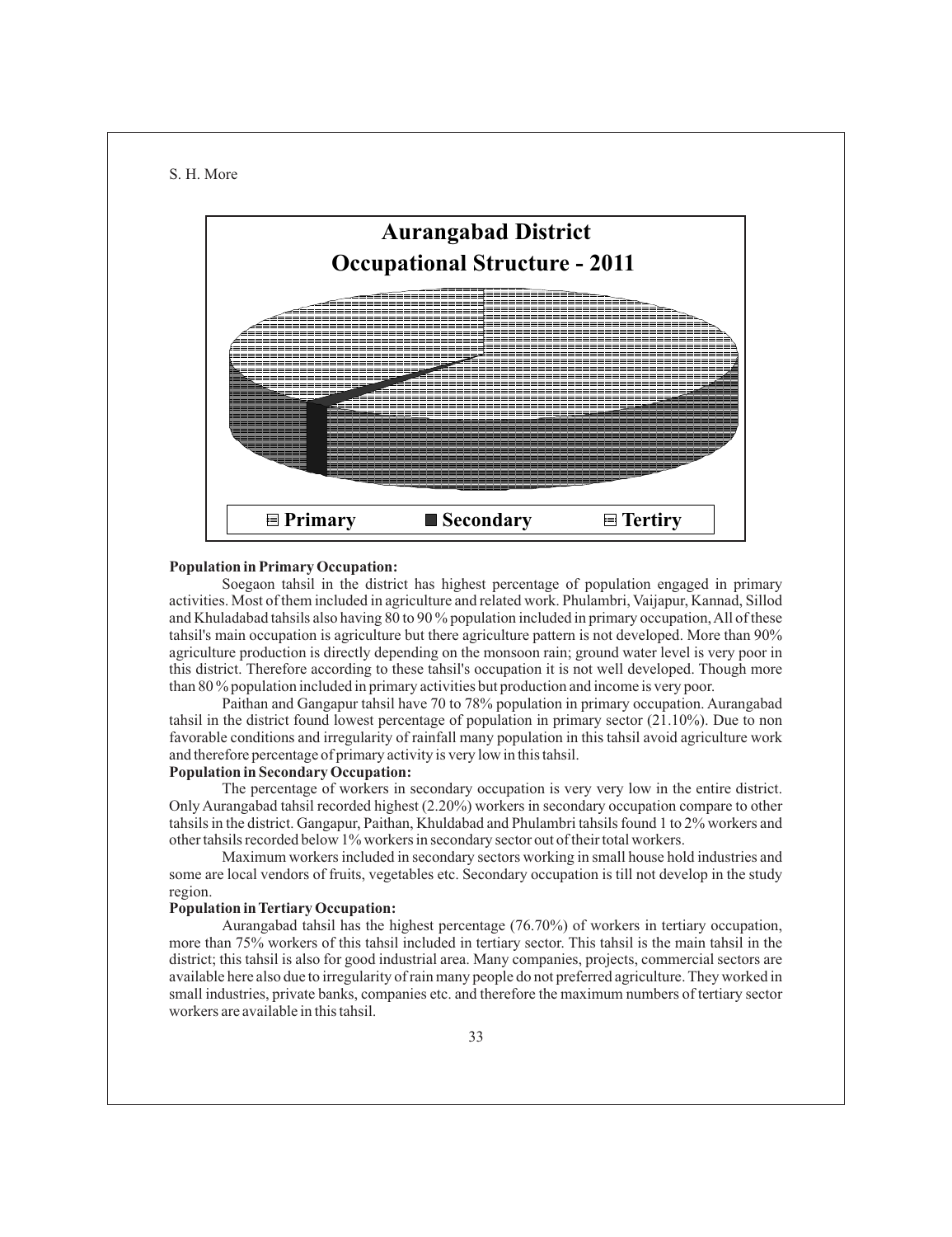S. H. More

Gangapur (27.26%) and Paithan (20.65%) having more than 20% workers in tertiary occupation. Here also some small industries available also these tahsils famous as religious view. Therefore many small perfume industries available here which export in nearest market. So these tahsils observed second number of workers in tertiary sector.

Khuldabad, Sillod, Kannad and Vaijapur tahsils have 13 to 17% workers in tertiary sector and Phulambri, Soegaon tahsils recorded lowest percentage of tertiary activities. All these tahsils having more than 80% workers included in primary sector, the workers in tertiary sectors in these tahsils are mainly doing govt., semi govt. services in the nearest area.

| <b>Tahsil Name</b> | Primary % | Secondary % | Tertiary % |
|--------------------|-----------|-------------|------------|
| Aurangabad         | 21.10     | 2.20        | 76.70      |
| Gangapur           | 70.95     | 1.79        | 27.26      |
| Kannad             | 85.11     | 0.97        | 13.92      |
| Khuldabad          | 81.94     | 1.32        | 16.74      |
| Paithan            | 77.69     | 1.66        | 20.65      |
| Phulambri          | 89.43     | 1.28        | 9.29       |
| Sillod             | 84.29     | 0.72        | 14.99      |
| Soegaon            | 93.09     | 0.86        | 6.05       |
| Vaijapur           | 85.33     | 0.97        | 13.70      |
| <b>Total</b>       | 60.65     | 1.56        | 37.79      |

**Table No. 1 : Aurangabad District - Occupational Structure 2011**

**Source:-** Compiled by author from DCHB and Census CD 2011

The correlation between Total workers and the workers in primary, secondary and tertiary sectors is high degree positive. It shows the all three sectors are related with each other, means secondary sectors industries and population are situated near to agriculture land. Also tertiary sector industries and population are situated near to secondary and primary sectors. The changes in primary, secondary and tertiary sectors are occurred in same way because their relation is positive but difference in rate.

The relationship in between them is more than 90% valid according to the value of't' test. Relationship between Total worker and Primary sector population is  $\pm 0.96$  and it is 95% valid according to the value of t' test. The relationship between Total worker and secondary population is  $r =$  $+ 0.97$ , which is 99% valid and relationship between total worker and tertiary sector worker is  $r = +$ 0.99, which is 95.99% valid according to the value of 't' test.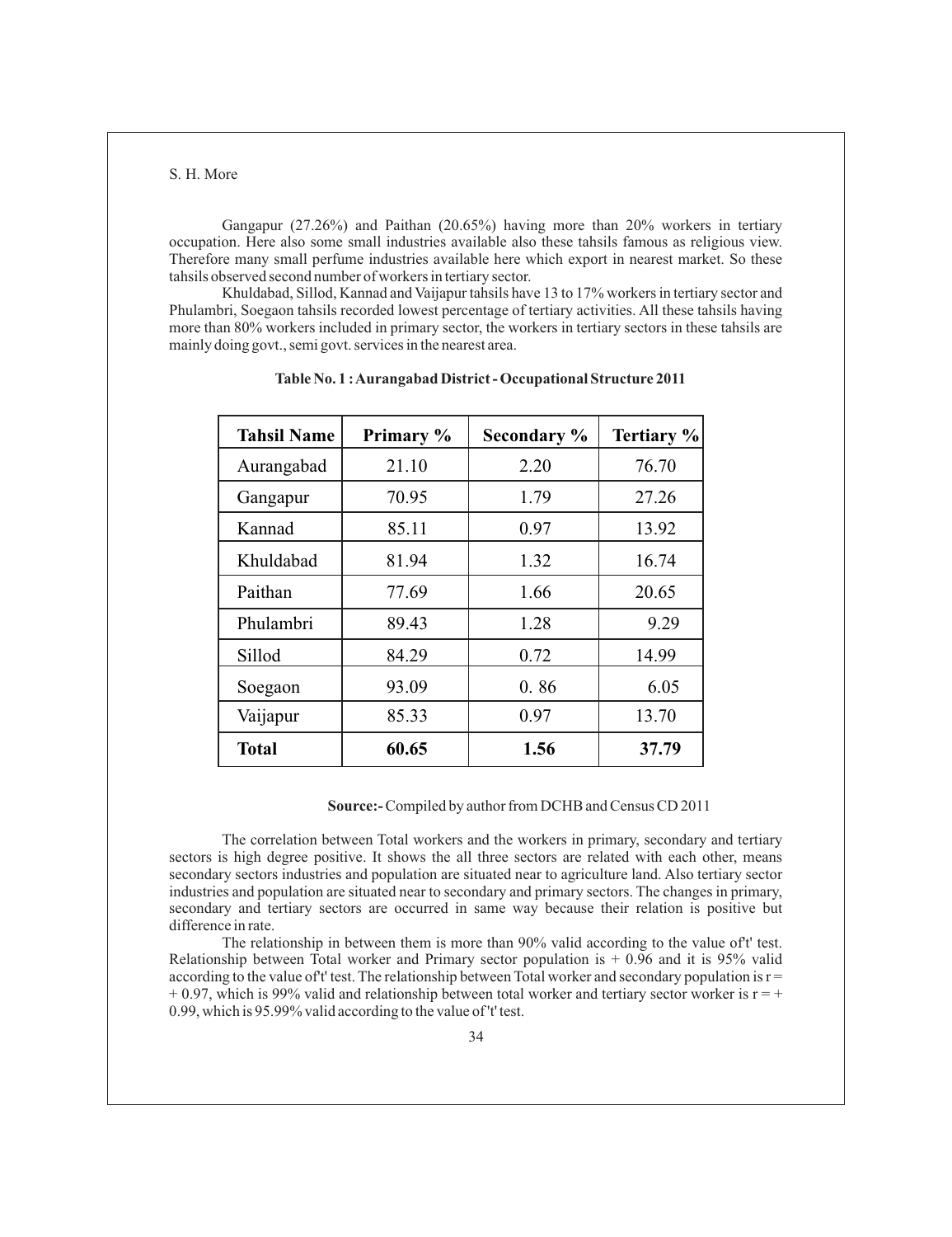

35